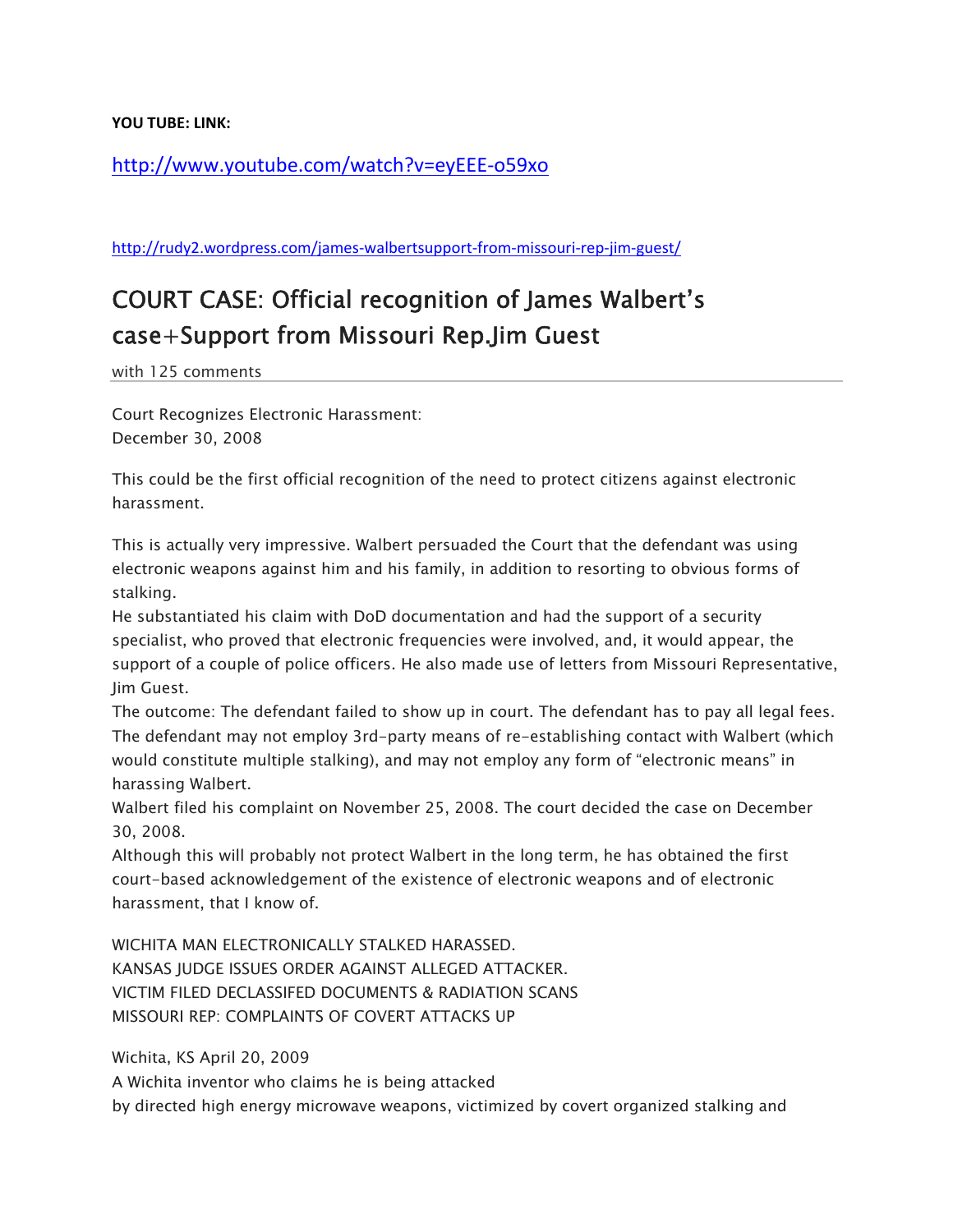targeted by highly advanced forms of electronic harassment was granted an order of protection against one of his assailants, according to a Sedgwick County District Court ruling. After reviewing a petition filed by victim James Walbert, Judge Terry Pullman determined the case should be weighed on its merits and a hearing was scheduled before Judge James Beasley. In the end, Walbert prevailed.

Walbert's evidence included declassified government documents, photos and scientific data attesting to the authenticity of land-based and satellite-based directed microwave weaponry. His proof also included a radiation forensics report concluding Walbert is being targeted with obscure microwave frequencies. And, to show he is not the only victim of these crimes, Walbert provided a letter from Missouri State Representative James O. Guest corroborating that his office has recently investigated an estimated 300 complaints of electronic harassment and organized stalking.

According to the Freedom From Covert Harassment and Surveillance non-profit victim advocacy organization, the number of targeted individuals worldwide is exponentially more. One of them, Walbert of Wichita, decided to fight back in court after enduring repeated incidents of organized stalking and electronic harassment that began in 2004. That's when Walbert dissolved his potential business relationship with defendant.

Jeremiah Redford, 27, also of Wichita. The two men discussed Redford's marketing of Walbert's invention of an antimicrobial sanitary seal for 12 ounce aluminum beverage cans. Redford failed to appear at the December 30, 2008 court hearing to defend himself.

"When the business deal went sour I was threatened that I would be shot with jolts of radiation," said Walbert. "A few days later I was attacked in my home with a continuous stream of electrical current running through my body, which causes headaches and artificial auditory effects, including electronically generated tones, popping, buzzing and ringing sounds in the ears. These are some of the same complaints made by employees of the U.S. Embassy in Moscow, Russia in 1976. They were being attacked by Soviet KGB microwave weapons, according to former Secretary of State Henry Kissinger.

These weapons are now manufactured by several defense contractors, such as Raytheon Corporation. They range in size from handheld ray guns to tripod mounted units, to six-foot diameter mobile mounted dishes and satellite delivered impulses. The radiation beams can effectively target and temporarily paralyze a single person or a brigade of soldiers. While these weapons are designed to quell civil unrest or disperse enemy troops, there is increasing evidence that they have fallen into the wrong hands and are being used against innocent Americans possibly by rogue elements of the government, paramilitary units, organized crime syndicates and ultra-extremist hate groups.

"James Walbert has a good case," said Republican Representative Guest, the former aerospace engineer turned politician in 2000. He now chairs the Missouri House of Representatives Real ID and Personal Privacy Committee. Guest is currently working on proposed legislation that addresses electronic harassment. He said, "It's easier to discredit victims because none of us wants to believe that this is happening in America." Guest continued, "The weapons are undetectable but the evidence, especially the US patents I've seen and the victims I have spoken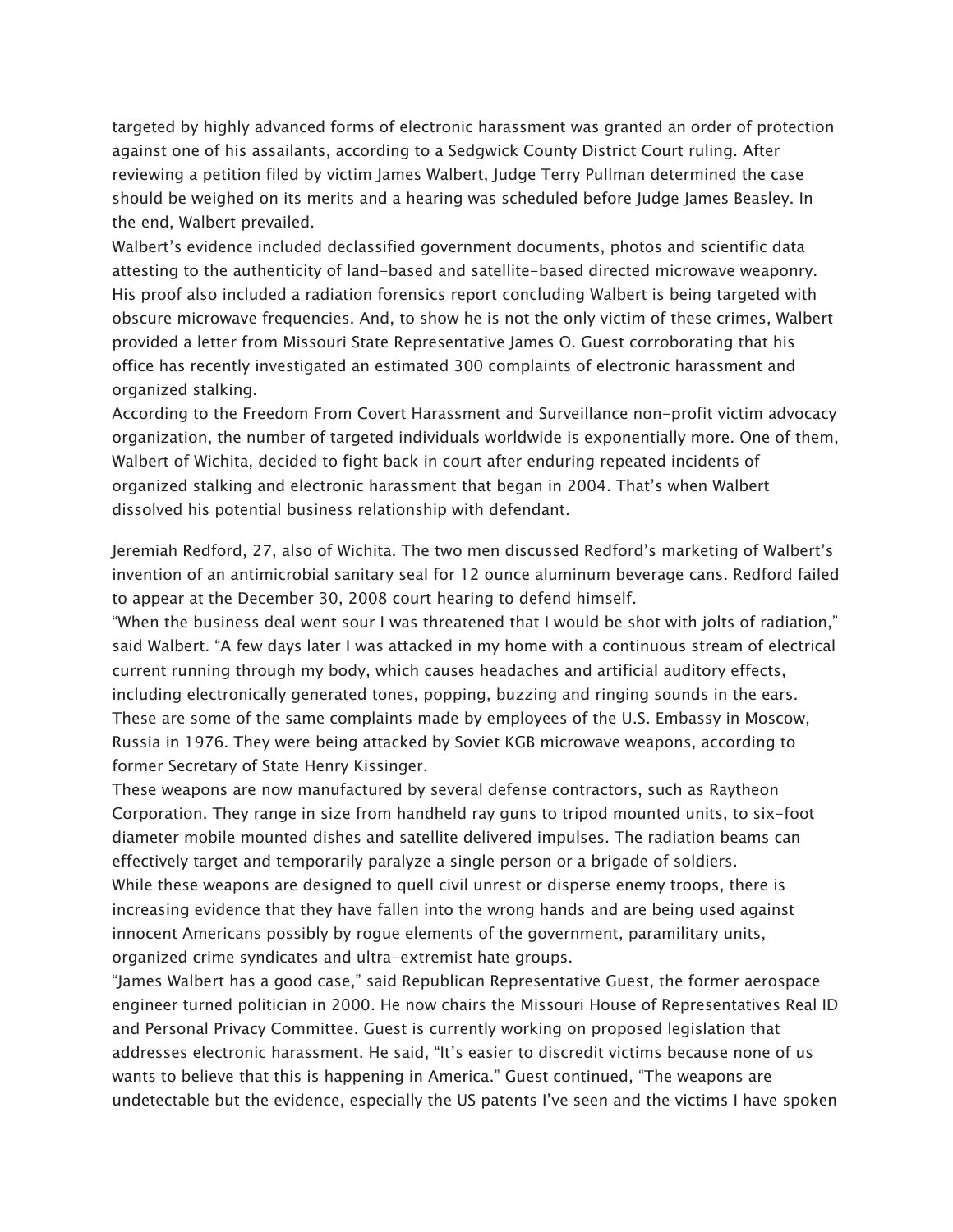with tells me this is for real." Even one of Guest's staff members reported that after she began investigating complaints she was attacked with microwave weapons.

When Walbert first sought a temporary restraining order in November 2008, he told Judge Pullman his extraordinary story of sophisticated electronic harassment that includes microwave weapons, cybercrimes, telephone tampering, cell phone signal interceptions and jamming. Walbert also recited incidents of orchestrated stalking by strangers driving by his house, honking horns by day, shining lights in his windows by night, tailing him, spying on him, destroying his property and repeatedly breaking into his house.

Judge Pullman said, "I allowed the hearing to be set so that the plaintiff could have his day in court and have the opportunity to prove his claims and thus obtain a final order with protection for one year." Ultimately, the court ruled in Walbert's favor.

"We are acutely aware of widespread, credible reports about the terrorizing tactics of electronic harassment and the increasing new phenomenon of clandestine vigilantism known as organized stalking," said Derrick Robinson, President of FFCHS in Cincinnati, Ohio. The organization is committed to expose, end and outlaw these atrocities. Robinson is a US Navy veteran formerly assigned to the National Security Agency as a linguistic expert. He says he became a targeted individual in 1982, shortly before he was honorably discharged from military service. In 2008, Representative Guest said he was slated to meet with U.S. Senator Edward Kennedy of Massachusetts to discuss concerns about electronic harassment. However, the meeting was indefinitely postponed after Kennedy was diagnosed with a brain tumor.

In 1975, Senator Kennedy was an outspoken member of the committee that investigated the Central Intelligence Agency's infamous MK-Ultra mind control experiments. They involved drug induced hypnosis, electronic torture and radio frequency neural contact with unwitting human targets, some of whom are Vietnam War veterans now suing the U.S. Government. The White House and Congress denounced the CIA and banned further mind control experiments. Yet, many published reports claim the testing never stopped and now the technology has been perfected. Evidence of that is detailed in a 1992 federal law suit filed by an NSA "whistleblower" who contends that land-based and space-based technologies can now isolate a person's individual neural frequencies and can remotely connect to the brain. This link, according to the suit, enables synthetic telepathy, manipulates the central nervous system and affects the auditory and visual cortices.

"The case never went to trial but the law suit is heralded by many victims as a succinct document explaining what is happening to them," according to Lynn Weed, FFCHS' legal director. Robinson explained, "Some experts refer to the combination of psychological torment and technological terror as Psychotronic Torture."

Robinson added, "There are some common denominators among targeted individuals of organized stalking and electronic harassment. They are often minorities, including disabled persons, Blacks and Jews. Sometimes they are whistleblowers. Often they are embroiled in bad business deals or personal relationship issues, including break-ups, divorce and child custody battles. In the end, victims become ill, depressed, frustrated, jobless and penniless." Walbert said, "I know the effects all too well. He added, "The targeting will continue until the American people and our leaders start looking for evidence, start examining facts and start